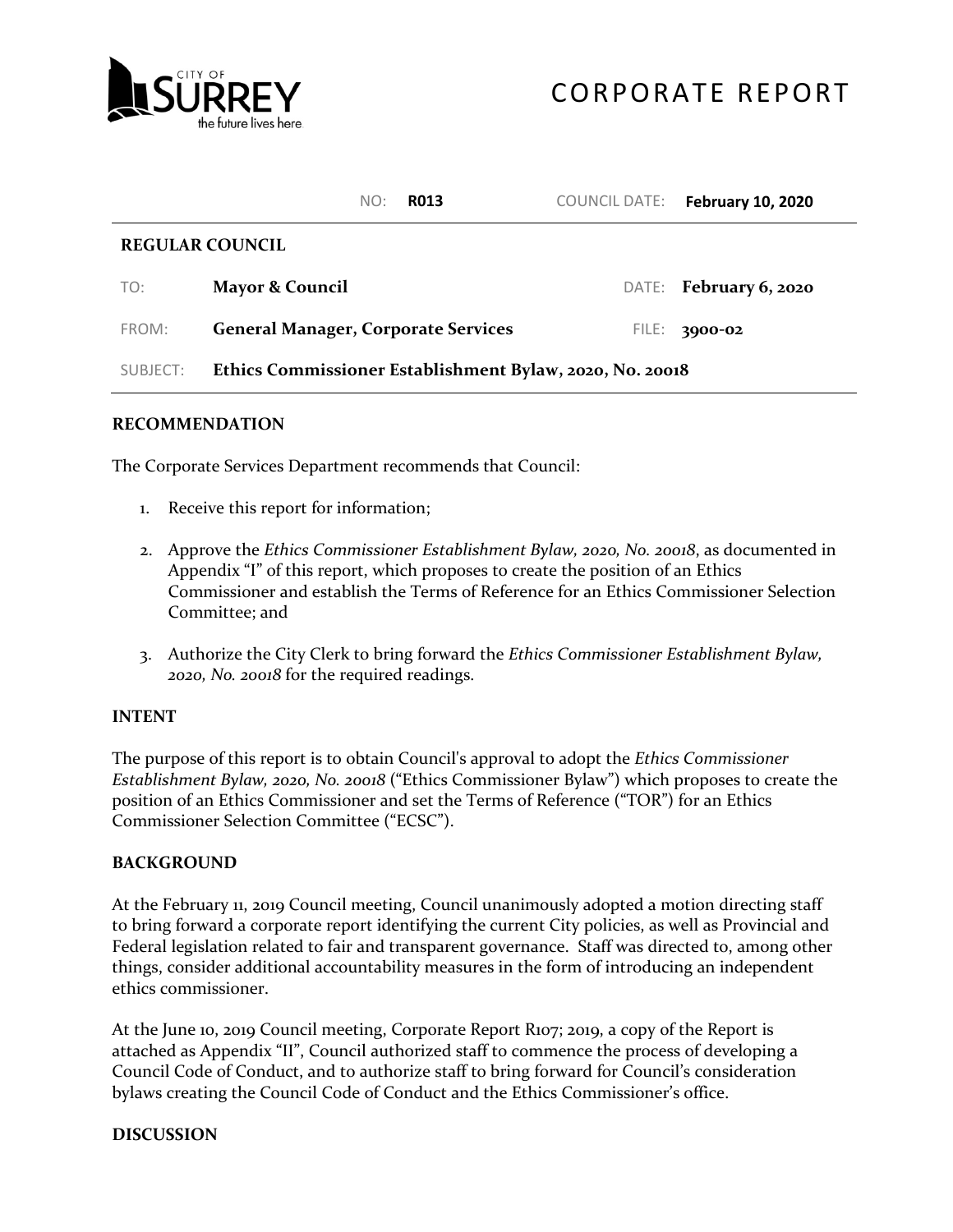The purpose of the Ethics Commissioner Bylaw is to:

- Establish the position of the Ethics Commissioner and their powers, duties, and functions; and
- Establish the TOR of the ECSC.

## **Ethics Commissioner**

The Ethics Commissioner is an independent officer who will perform advisory and educational functions in relation to administering the Council Code of Conduct and assisting Council Members with meeting their ethical obligations. The Ethics Commissioner will also have the power to investigate allegations of ethical misconduct in relation to Mayor and Council; to report their findings to Council; and provide recommendations to Council as to the appropriate sanction or discipline.

## **Ethics Commissioner Selection Committee**

The Ethics Commissioner Bylaw includes the TOR for the ECSC, which mandates the ECSC to review, evaluate, and ultimately recommend to Council a shortlist of candidates for the appointment of the Ethics Commissioner including a recommendation of the ECSC's preferred candidate for Council's consideration. The TOR set out the qualifications and composition of the ECSC and the ECSC's specific responsibilities. The TOR also specifies the desired qualifications of the Ethics Commissioner for the ECSC to consider when selecting the shortlist of candidates.

As per the TOR, and as previously approved by Council, the ECSC will be comprised of five voting members, as follows:

- 2 Council Members;
- 3 Members of the Public; and
- 1 Legal Professional (non-voting member).

## **Next Steps**

Subsequent to Council's approval of the Ethics Commissioner Establishment Bylaw, the following steps will be undertaken:

• Staff will bring forward the Council Code of Conduct Bylaw for Council's approval;

Council will appoint the members of the ECSC pursuant to the TOR, including two Council Members. Following a recent solicitation for applications from the public, Staff will bring forward for Council's consideration applications from the public to serve on the ECSC as voting members, and legal professional to serve as non-voting member

- The ECSC will retain an external recruitment firm to solicit candidates for the Ethics Commissioner;
- The ECSC will convene and select a shortlist of candidates for the Ethics Commissioner; and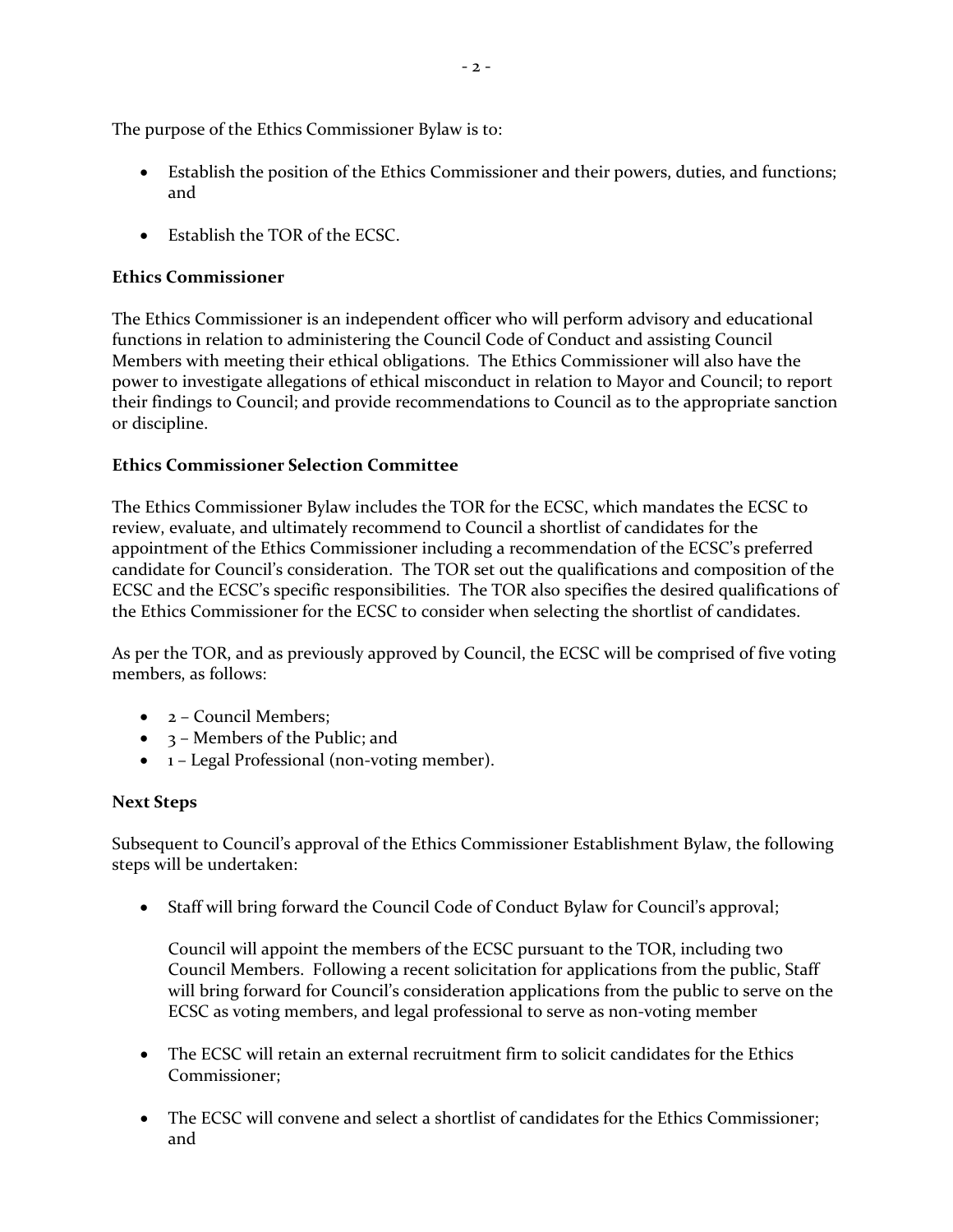• Council will select the Ethics Commissioner from the shortlist provided by the ECSC.

A roadmap outlining the process to establish a Surrey Ethics Commissioner is attached to this report as Appendix "III".

## **SUSTAINABILITY CONSIDERATIONS**

The proposed Ethics Commissioner Bylaw supports the objectives of the City's Sustainability Charter 2.0. In particular, the Ethics Commissioner Bylaw relates to the Sustainability Charter 2.0 theme of Inclusion. Specifically, the Ethics Commissioner Bylaw supports the following Desired Outcome ("DO"):

• Community Pride and Engagement DO21: All residents have opportunities to be meaningfully engaged in civic issues and to contribute to community life.

## **CONCLUSION**

This report provides Council with background information on issues related to creating the position of an Ethics Commissioner and establishing an Ethics Commissioner Selection Committee and seeks to obtain Council's approval of the proposed *Ethics Commissioner Establishment Bylaw, 2020, No. 20018*.

Rob Costanzo General Manager, Corporate Services

Appendix "I": *Ethics Commissioner Establishment Bylaw, 2020, No. 20018* Appendix "II": Corporate Report R107; 2019 Appendix "III":Process to Establish a Surrey Ethics Commissioner

c:\users\cm2\appdata\local\microsoft\windows\inetcache\content.outlook\nym51rmx\cr ethics commissioner establishment bylaw (01312020) v2 -final (002).docx C 2/7/20 10:03 AM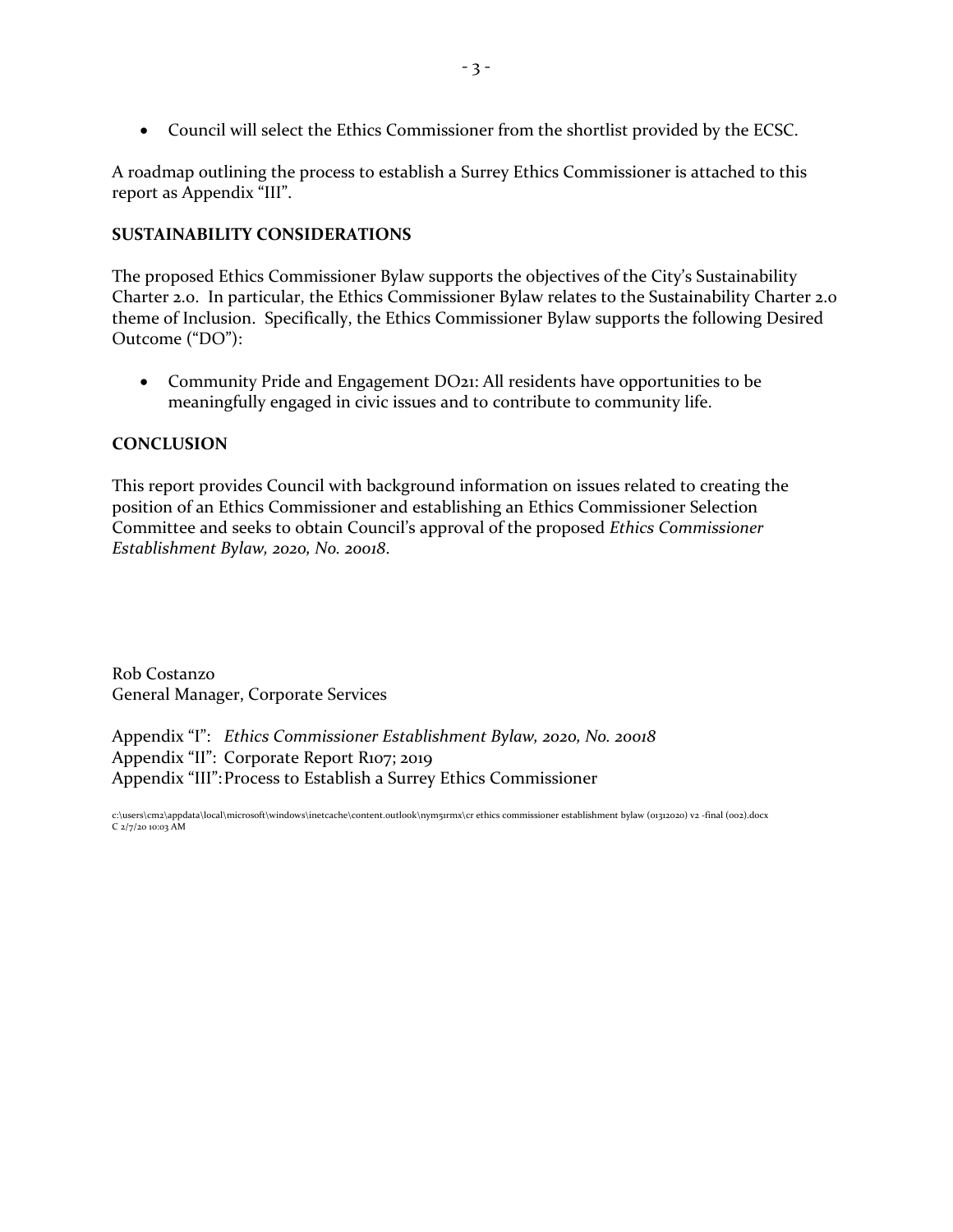## **APPENDIX "I"**

## CITY OF SURREY

## BYLAW NO. 20018

A bylaw to create the position of Ethics Commissioner and establish the Terms of Reference for an Ethics Commissioner Selection Committee …………………………………………………………………

WHEREAS section 154(1)(b) of the *Community Charter* authorizes Council to delegate its powers, duties and functions to an officer or employee of the municipality;

AND WHEREAS section 142 of the *Community Charter* authorizes Council to establish a select committee to consider or inquire into any matter and report its findings and opinion to Council;

AND WHEREAS the Council hereby establishes the Terms of Reference for an Ethics Commissioner Selection Committee;

AND WHEREAS the position of Surrey Ethics Commissioner is hereby established;

NOW, THEREFORE, THE COUNCIL of the City of Surrey ENACTS AS FOLLOWS:

## **Definitions**

1. In this Bylaw:

"City Manager" means the Municipal Officer position of the City Manager;

"Commissioner" means the City of Surrey Ethics Commissioner;

"Committee" means the City of Surrey Ethics Commissioner Selection Committee;

"Code of Conduct" means a bylaw adopted by Council to regulate the ethical conduct of Council Members and to establish the process by which the Commissioner may investigate complaints of violations thereof;

"Council Member" means the Mayor or a Councillor;

"Formal Complaint" has the same meaning as in the Code of Conduct.

## **Selection**

2. The purpose and structure of the Committee are as set out in the terms of reference attached to this Bylaw as Schedule A.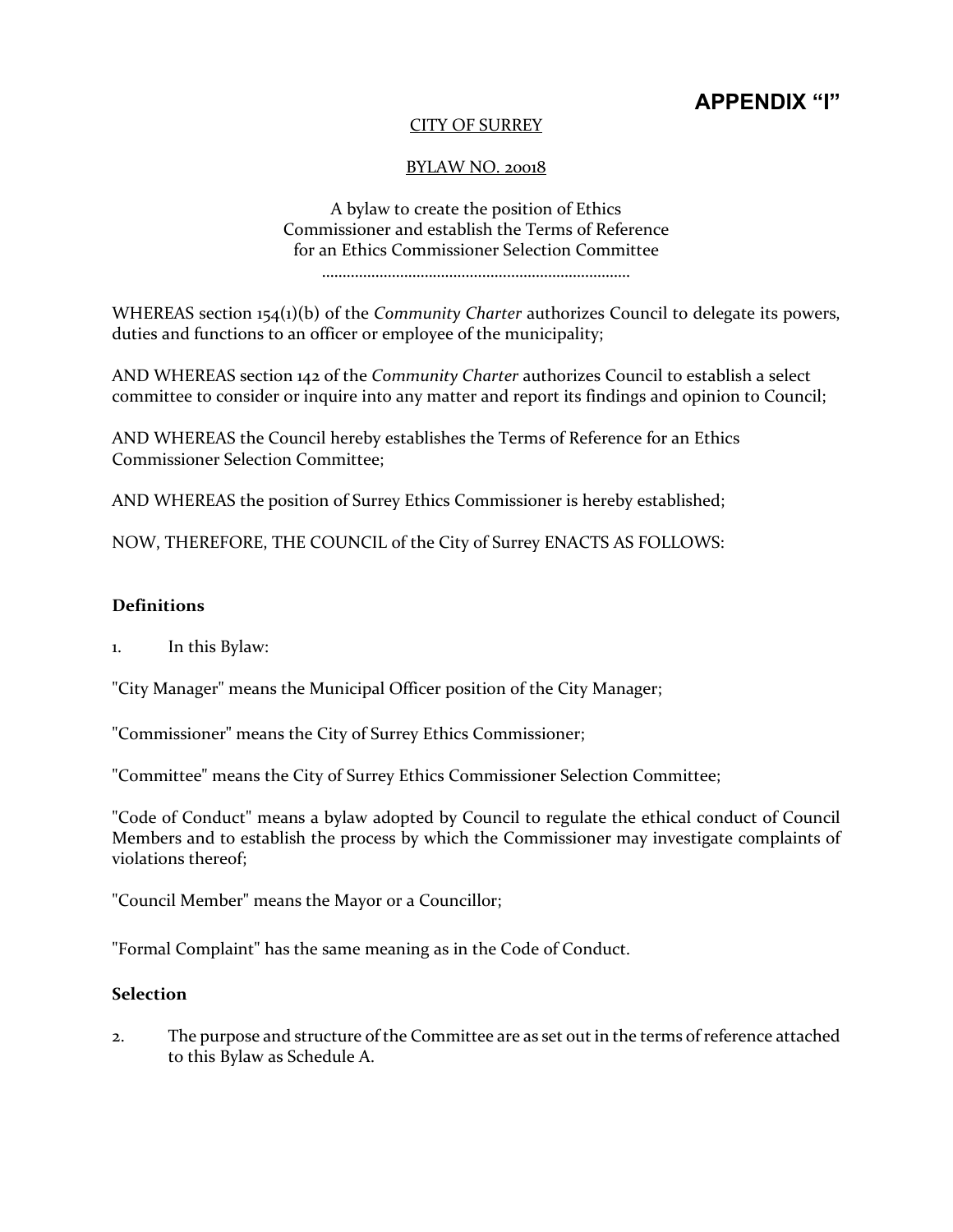3. In accordance with the terms of reference, the Committee will recruit, review, interview, assess and recommend to Council the candidate for the position of the Commissioner.

## **Creation of Office**

4. The position of Commissioner is hereby established.

## **Appointment**

- 5. Council may by resolution appoint an individual to the position of Commissioner and approve the terms and conditions of the appointment.
- 6. The Commissioner may be appointed for an initial term of up to two-years.
- 7. The appointment may be renewed for a maximum of three one-year terms.
- 8. Where no appointment has been made under section 5, the City Manager may hire a third party to carry out one or more of the duties set out in this Bylaw or in the Code of Conduct.
- 9. Council may revoke the appointment of the Commissioner by resolution at any time.
- 10. If the Commissioner is involved in an ongoing investigation pursuant to the Council Code of Conduct when their appointment ends or is revoked, the Commissioner may complete the investigation unless Council passes a resolution directing otherwise.

## **Role**

- 11. The Commissioner is authorized to:
	- (a) Provide advice to Council Members on behaviour that would be consistent with the Council Members' ethical obligations under the Code of Conduct;
	- (b) Deliver training, as part of orientation or on an annual basis, on any aspects of ethical conduct that the Commissioner determines may be valuable for Council Members, which includes the ability to compel attendance of the Council Members;
	- (c) Receive, review, investigate and adjudicate complaints related to the conduct of a Council Member and violations of the Code of Conduct;
	- (d) Decide whether the matter is within the jurisdiction of the Commissioner;
	- (e) Adopt procedures, policies and protocols designed to ensure that Formal Complaints are fully and fairly investigated;
	- (f) Determine whether to proceed to investigate a Formal Complaint or dispose of the Formal Complaint in a summary manner;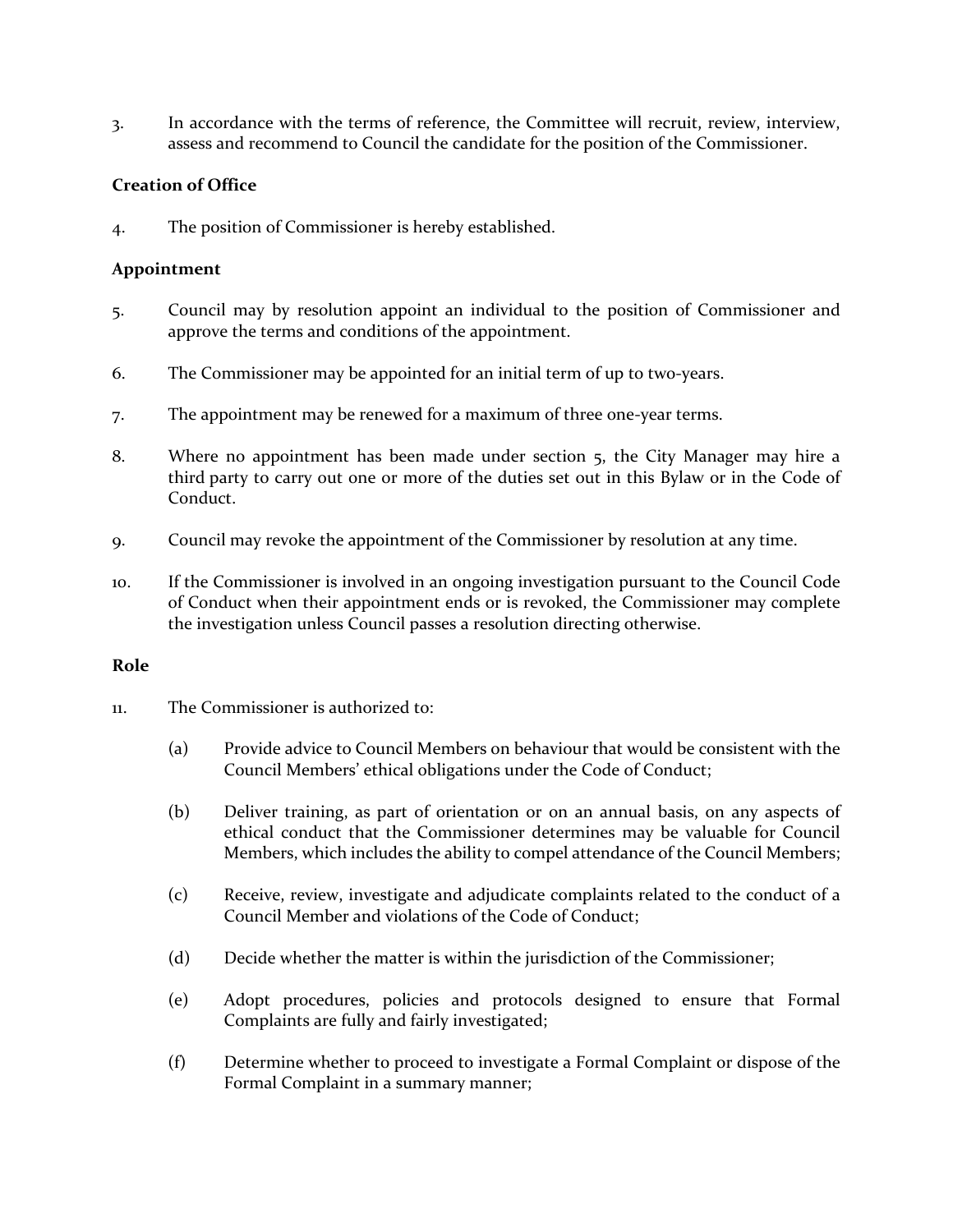- (g) Subject to the requirements of the Code of Conduct respecting procedural fairness, identify records and documentation received and reviewed during an investigation as confidential; and
- (h) Provide advice and recommendations to Council regarding amendments to the Code of Conduct and any other policies, procedures or protocols governing Council Members' ethical behaviour.
- 12. The Commissioner may:
	- (a) Prepare and deliver an annual report to Council containing a summary of the Commissioner's activities during the calendar year;
	- (b) Prepare forms, guidance documents and other resources related to the Commissioner's power, duties and functions; and
	- (c) Approve more detailed complaint and investigation procedures to supplement those set out in the Code of Conduct.
- 13. The Commissioner may delegate any or all of their powers, duties or functions.

## **Citation**

14. This Bylaw may be cited as the **"**Ethics Commissioner Establishment Bylaw, 2020, No. 20018".

PASSED FIRST READING on the \_\_\_\_ day of February, 2020.

PASSED SECOND READING on the \_\_\_\_ day of February, 2020.

PASSED THIRD READING on the\_\_\_\_ day of February, 2020.

RECONSIDERED AND FINALLY ADOPTED, signed by the Mayor and Clerk, and sealed with the Corporate Seal on the\_\_\_\_ day of February, 2020.

\_\_\_\_\_\_\_\_\_\_\_\_\_\_\_\_\_\_\_\_\_MAYOR

\_\_\_\_\_\_\_\_\_\_\_\_\_\_\_\_\_\_\_\_\_CLERK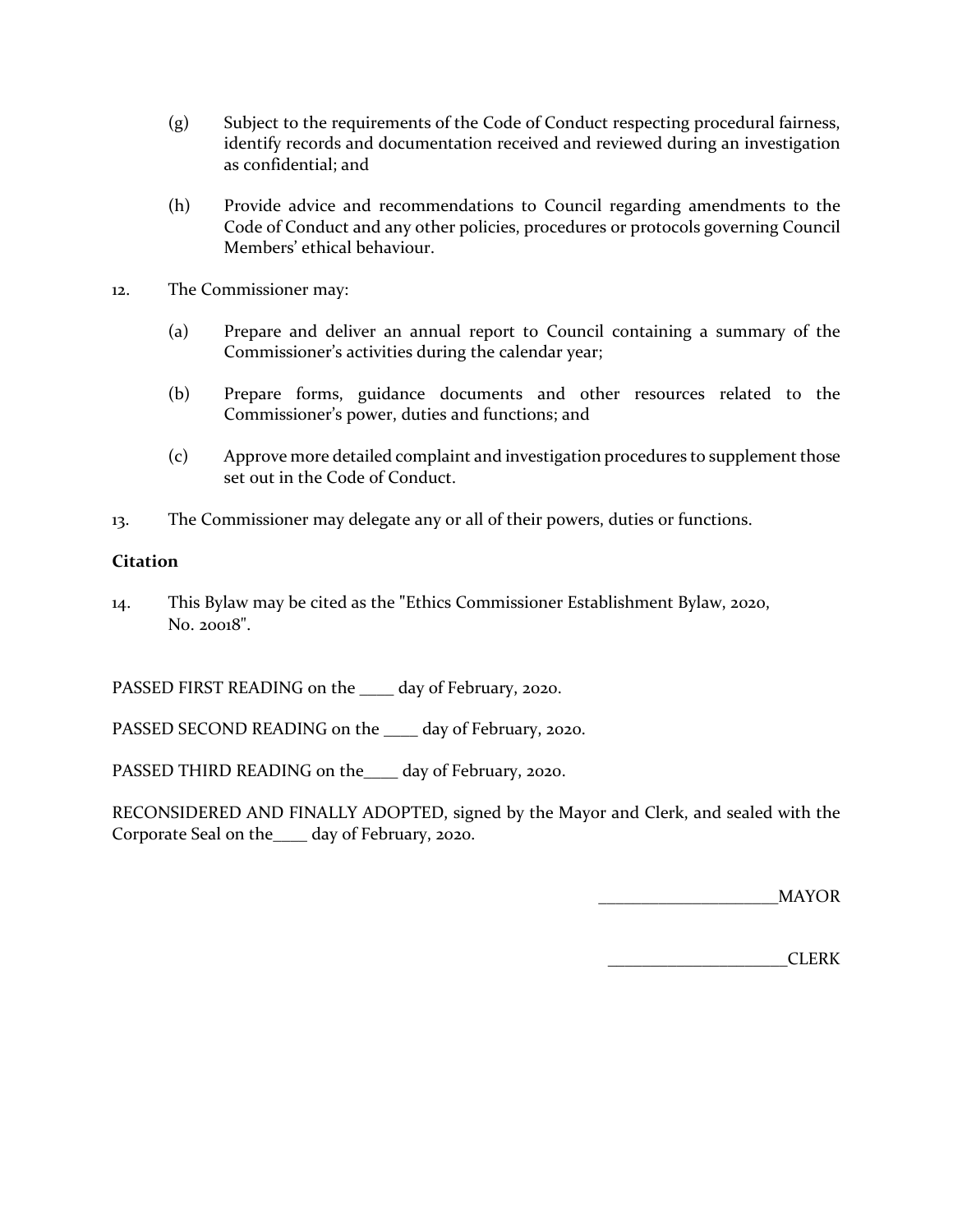## **SCHEDULE A**

## **Surrey Ethics Commissioner Selection Committee Terms of Reference**

- *Authority* The Ethics Commissioner Selection Committee (the "Committee") is established by Council pursuant to section 142 of the *Community Charter*.
- *Mandate* The purpose of the Committee is to recommend to Council an individual to serve as the Commissioner to advise and assist Council in furthering its objectives in regard to enhancing the openness, transparency and accountability of its decision making. The City Manager may establish relevant qualifications for members of the Committee, including the following:
	- Residence and/or business interests in Surrey;
	- Willingness to submit to a criminal record review and personal interview;
	- Knowledge about, and interest in, the community;
	- Commitment to protecting fairness, avoiding conflict of interest and maintaining neutrality and objectivity; and
	- Willingness, ability and availability to meet the time commitments related to Committee duties.

Specific responsibilities of the Committee include:

- Reviewing and evaluating external recruitment firms to develop a recruitment process for the Commissioner;
- Retaining an external recruitment firm to execute the recruitment process, and confirming the detailed selection criteria for the Commissioner position;
- Reviewing and considering a short list of applications from the external firm's recruitment process;
- Creating list of applicants to interview who meet the minimum established selection criteria;
- Interviewing applicants, and assessing the results of the recruitment process; and
- Recommending to Council a short list for the appointment of the Commissioner, prior to the end of the Term of the Committee.

The desired qualifications of the Commissioner are:

- proven impartiality, neutrality and high ethical standards;
- senior-level management, municipal, legal, judicial or quasi-judicial experience;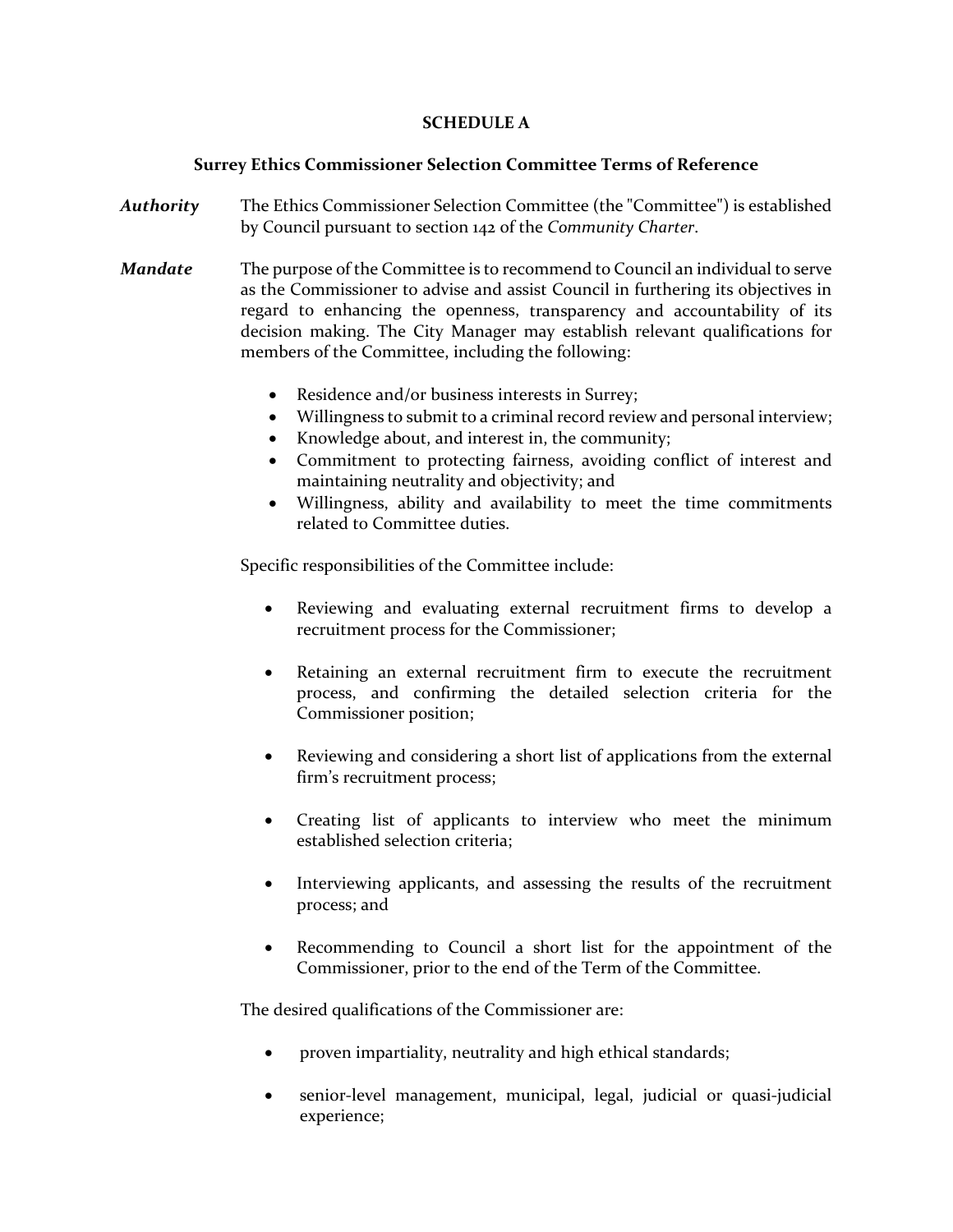|  |  |  | knowledge of municipal or other administrative law; |  |
|--|--|--|-----------------------------------------------------|--|
|--|--|--|-----------------------------------------------------|--|

- knowledge of municipal governance;
- ability to interpret and apply the provisions of various statutes, regulations, policies and other enabling frameworks;
- knowledge of investigatory procedures and applicable legal principles, particularly as they relate to evidence, legal interpretation and natural justice; and
- an ability to provide services on an as-needed basis.
- The preferred candidate will not have previously been elected to Council, employed by the City of Surrey, nor involved in the political campaigns of any elected Council Member.
- *Composition* The Committee is composed of 5 Members appointed by a resolution of Council, as follows:
	- Three Members of the Public:
	- Two City of Surrey Council Members; and
	- One Legal Professional (non-voting member).
- *Term* Members are appointed for a term set to expire on the day of the appointment of the Commissioner.
- *Quorum* 3 Members
- *Meetings* The Committee will meet as required.
- *Agenda & Minutes* The Committee is not required to prepare an Agenda nor record for its meetings. Any records created by the Members are for their benefit in conducting its business.

#### *City Resources* Administrative resources including meeting space, use of City equipment, devices and supplies, staff time, including one legal professional.

*Reports to* Council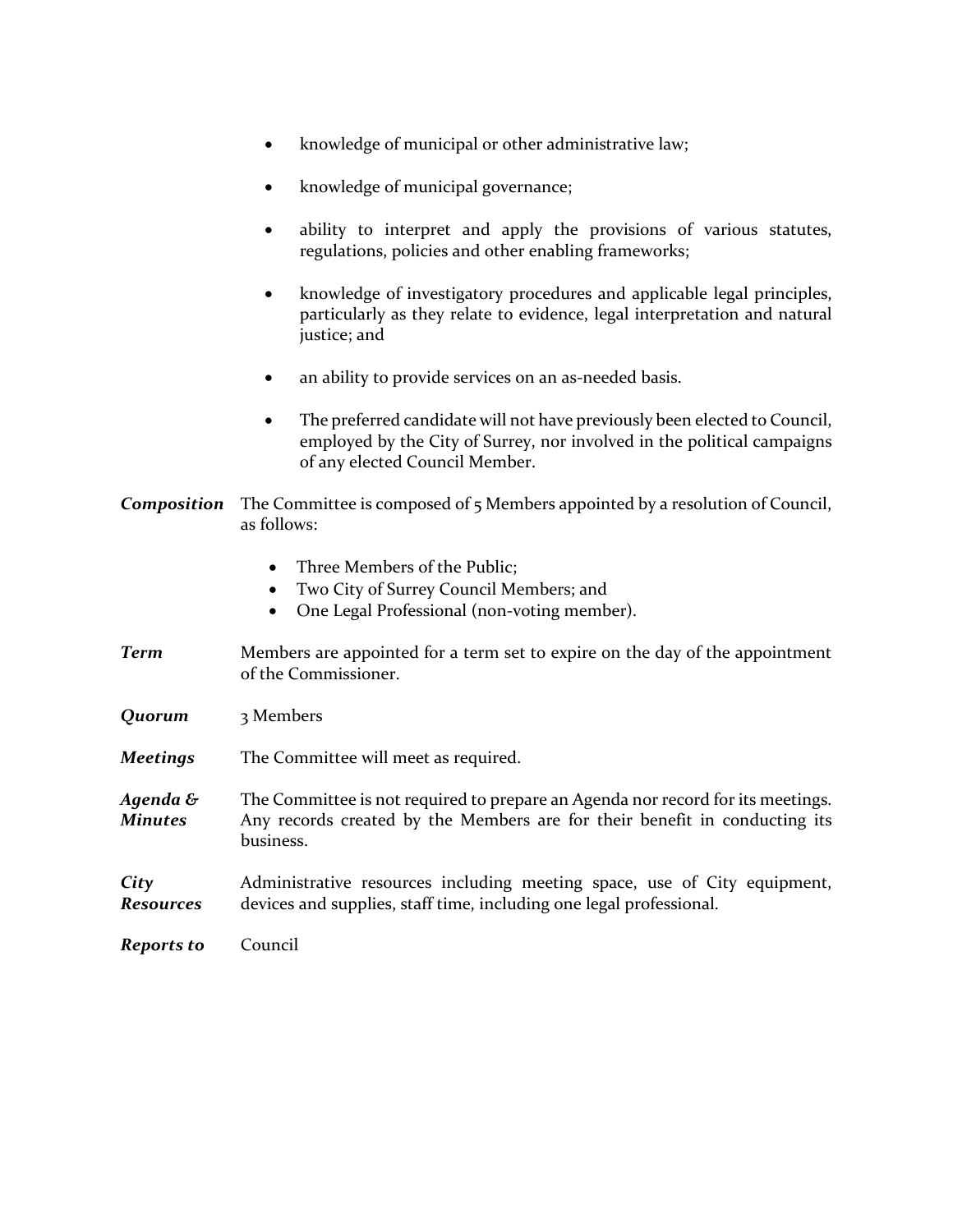

## **CORPORATE REPORT**

**LESURREY** 

## NO: **/<107**   $COMNCILDATE\sqrt{U}$ <sup>10,2019</sup>

**REGULAR COUNCIL** 

| TO:   | Mayor & Council                            |  | DATE: $\lim_{x \to 2}$ 2019 |
|-------|--------------------------------------------|--|-----------------------------|
| FROM: | <b>General Manager, Corporate Services</b> |  | $FILE: 2210 - 20 - 16$      |
|       | SUBJECT: Creation of an Ethics Office      |  |                             |

#### **RECOMMENDATION**

The Corporate Services Depart recommends that Council:

- **1.** Receive this report for information;
- **2.** Authorize staff to commence the process to facilitate the selection of an independent expert who will assist Council in the development of a Council Code of Conduct, as well as coordinate all anticipated workshops and prepare a final draft for Council's endorsement;
- 3. Authorize staff to bring forward in due course a corporate report with bylaws creating:
	- a) a Council Code of Conduct;
	- b) an independent Ethics Commissioner's office; and
- 4. Authorize staff to bring forward a corporate report in due course that outlines enhancements to the City's Lobbyist Registry as outlined in this report.

#### **INTENT**

The purpose of this report is to provide Council with information on the City's existing framework for ethical conduct. This information is intended to inform Council and identify best practices for establishing an independent Surrey Ethics Commissioner's office and enhanced Lobbyist Registry Policy.

#### **BACKGROUND**

At the February n, 2019 Regular Council Public Hearing meeting, Council unanimously adopted a motion directing staff to bring forward a corporate report identifying current City policies, as well as Provincial and Federal legislation related to fair and transparent governance. In particular, staff was directed to consider additional accountability measures in the form of introducing an independent ethics commissioner and an enhanced lobbyist registry.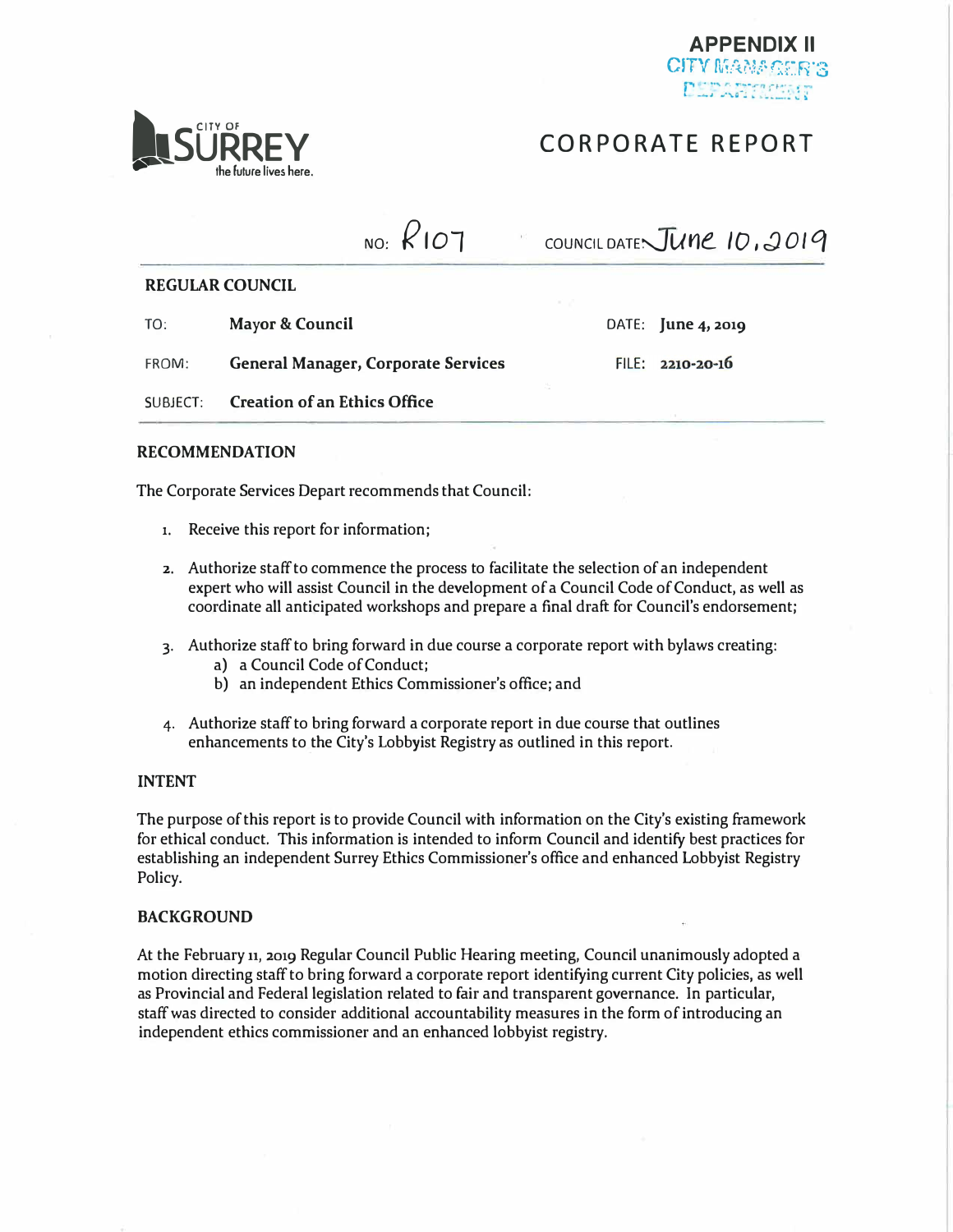#### **Current Trends in Canadian Provinces**

*Canada is experiencing a trend of increasing codification of ethical conduct at the local government level. Provincial governments have the constitutional responsibility for local governments whereas the Federal government has responsibility over the Criminal Code and the Canadian Charter of Rights and Freedoms. Consequently, the rules for ethical conduct at the local government level are set by the Provincial government, except for criminal conduct and violations of the Charter of Rights and Freedoms. At present, there is no legislation in British Columbia mandating a specific type of ethical framework for municipalities.* 

*The public expects a high standard of ethical conduct from elected officials and municipal staff. These expectations have been incorporated into a variety of rules at the Federal, Provincial and local levels of government. A number of Provincial governments across Canada have stepped in to impose mandatory ethical frameworks on municipalities.* 

- *As of March* 1, 2019, *all municipalities in Ontario are legislated by the Ontario Provincial government to adopt Council Codes of Conduct policies within their respective municipal organization and to appoint an integrity commissioner (in each municipality) to oversee these policies.*
- *As of July* <sup>23</sup>**1** 2018**1** *all municipalities in Alberta are required, at a minimum, to implement a Councillor Code of Conduct within their respective municipal organization.*

#### **Existing Surrey Policies Related to Fair and Transparent Governance**

*ln addition to Provincial and Federal legislation, the City has several well-established fair and transparent governance policies and practices that pertain to both staff and Council, while certain policies pertain strictly to either staff or Council.* 

*The key policies, their description, regulators, and intended subject (staff and/or Council) are provided in Table* **1** *of Appendix "I".* 

*Absent from this list is a Council Code of Conduct with oversight from an independent ethics commissioner, including the necessary municipal bylaws required to establish an ethics commissioner's office. In the absence of Provincial legislation, the City of Surrey has an opportunity to lead by example by establishing an ethical framework that creates the most value for the organization, rather than reacting to a future Provincial mandate, as was the case in Ontario.* 

#### **DISCUSSION**

*Best practices in governance encourage municipalities to establish a framework to deal with matters of ethical conduct. This framework includes both setting standards of expected behaviour and creating processes to determine whether behaviour has fallen short of these standards.*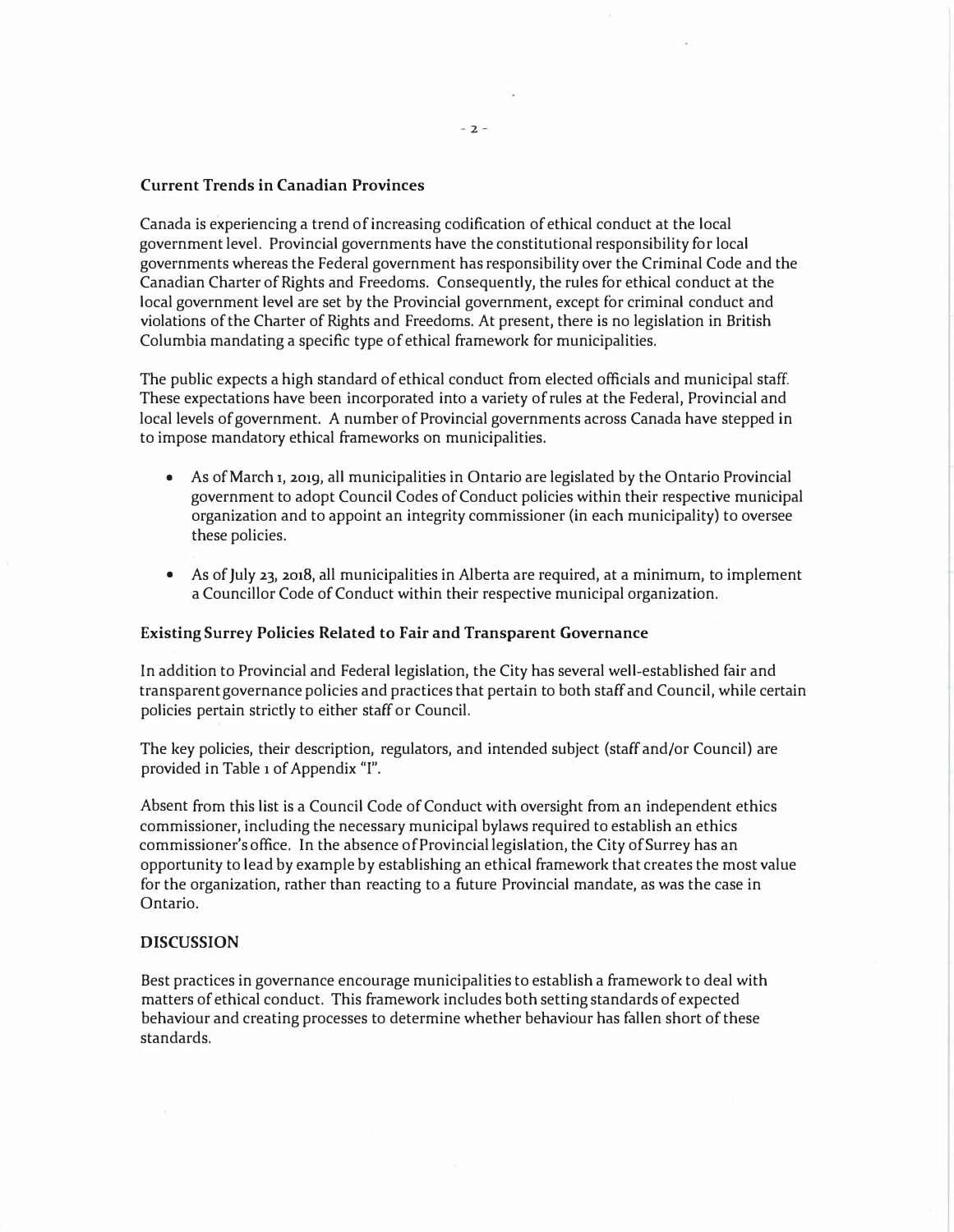#### *Surrey's Existing Practice*

*The City's policies have been developed to ensure the highest level of compliance with external legislation and in a manner that appropriately conforms to the City's values of Community, Innovation, Integrity, Service, and Teamwork.* 

*The City's practice has been to ensure that updates to internal policies reflect any changes to pertinent legislation that may be integral to each policy. The City is also obligated to appropriately communicate its policies to staff and Council (as well as volunteers, contractors, and other external representatives under certain policies). This obligation includes the provision of staff training for any major new policy, or when significant changes are made to existing internal policies and/or external legislation.* 

*It is recommended that the City maintains its current practice on managing its internal policies.* 

#### *Establishing an Independent Surrey Ethics Commissioner's Office*

*Based on a strategic review oflarge progressive municipalities across Canada, the common requirements for an independent ethics commissioner's office include the following:* 

- *The establishment of a Council Code of Conduct; and*
- *A municipal bylaw to appoint an ethics commissioner*

*Table* 2 *within Appendix "II" compares four major cities across Canada that have established on independent ethics commissioner's office (Toronto, Winnipeg, Regina, and Calgary).* 

#### *Council Code of Conduct*

*Based on staff's review, municipal Council Codes of Conduct across Canadian municipalities have established consistent standards of behaviour for members of a municipal Council, and rules following a finding of misconduct.* 

*Council codes of conduct are typically additional rules to supplement existing conflict of interest rules set out in Provincial legislation. In the City of Surrey's case, the Community Charter establishes the rules for a financial conflict of interest. The intention of these rules is to prevent Council members from having divided loyalties when spending public money. In most cases, with few specified exceptions, a Council member is disqualified from voting on a matter in which he or she has a conflict of interest as defined in the Community Charter.* 

*Codes of conduct typically contain rules related to different behaviour than the Community Charter. Examples of rules in codes of conduct include accepting gifts, misuse of insider information, abuse of office and misuse of staff time. Some codes of conduct include rules about activities deemed to be incompatible with public office, contact with lobbyists, disclosure of business relations, or maintaining respect for Council, the municipal organization and its processes. Codes may include rules regarding enforcement, alternatively, the rules may only reference the by-law establishing the ethics commissioner, which itself would set out in more detail the specific powers of the commissioner to enforce the provisions of the code of conduct.*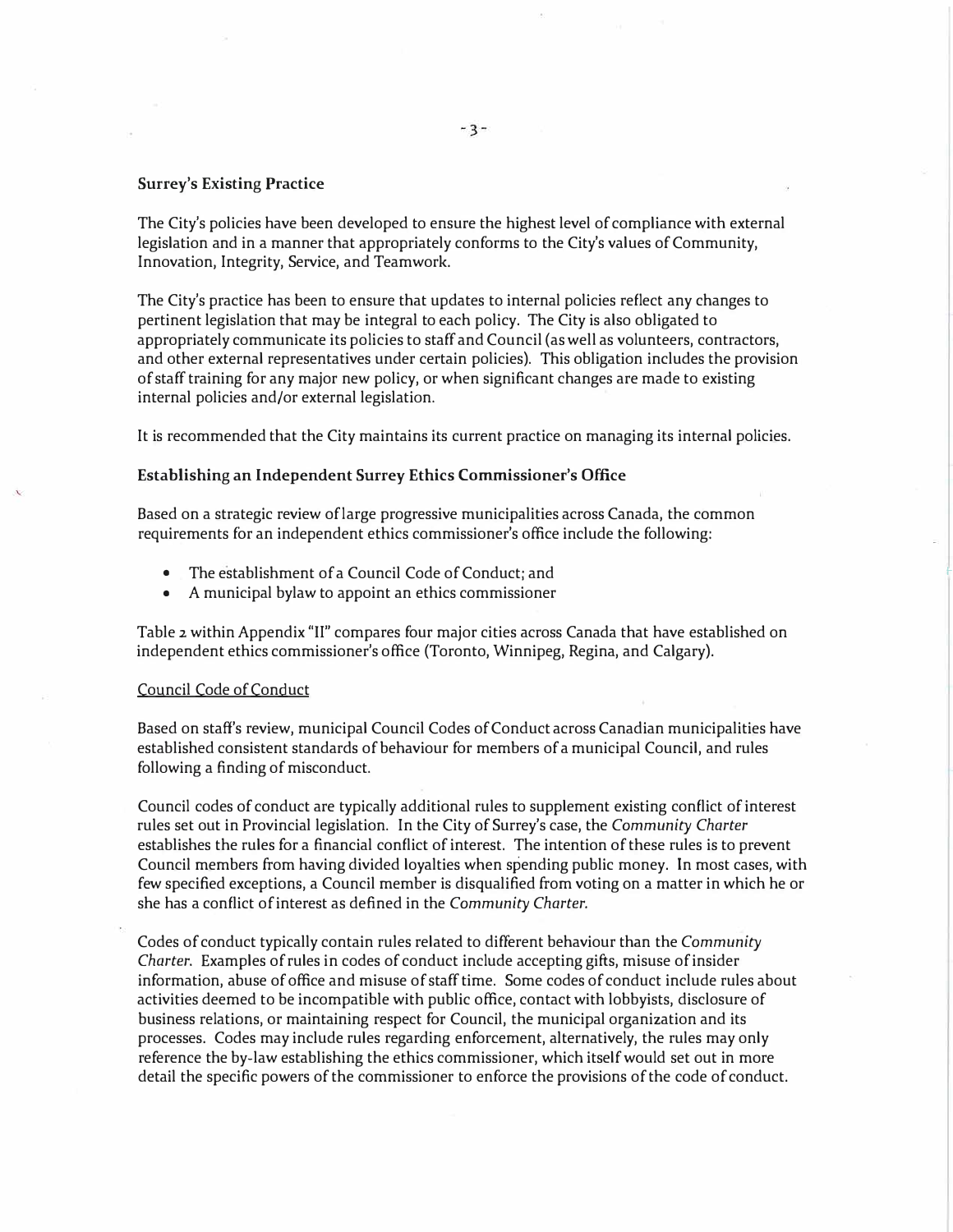Based on the best practices review, it is recommended that a Council Code of Conduct be established for the City of Surrey and that Council lead its development, facilitated by a thirdparty expert.

### Independent Ethics Commissioner

As indicated in Appendix II, independent ethics commissioner offices are becoming common in large progressive cities across Canada. In order to appoint an ethics commissioner, Council must adopt a bylaw. The bylaw must establish the roles, responsibilities and powers of the ethics commissioner.

Generally, an ethics commissioner is an independent officer who will perform one, some or all of the following four functions:

- **1.** Advisory: An ethics commissioner may give practical advice on ethical situations to Council as a whole or an individual Council member. The goal of this function is to avoid more serious problems or to mitigate a problem that has already arisen.
- 2. Investigative: An ethics commissioner may be given the power to investigate allegations of misconduct in relation to Mayor and Council. Through this process, the goal is to verify the,facts surrounding any allegation of wrong doing.
- 3. Educational: An ethics commissioner may provide ongoing training to Council on proper ethical conduct. Training is meant to give individuals and institutions the ability to make good decisions when confronted with an ethical dilemma.
- 4. Sanction/Discipline: Typically, commissioners are given the power to report their findings and make recommendations to Council.

The details of the City of Surrey's ethics commissioner, including his or her roles, responsibilities and powers will be further detailed during the development of the by-law as described above. Based on the summary in Appendix II, it is common for an ethics commissioner to have the following:

- A fixed term;
- The ability to maintain confidential records; and
- An independent budget.

As is done in other municipalities across Canada, it would also be appropriate for a bylaw to set out an impartial process for selecting an ethics commissioner. Table 2 in Appendix "II" reflects the selection processes used by the Cities of Toronto, Winnipeg, Regina, and Calgary.

At this time, the City of Calgary's approach is recommended as the selection committee includes member(s) of the public. Given that a major objective of establishing an ethics commissioner's office is to demonstrate fair and transparent governance, the inclusion of Surrey citizen(s) ensures an additional layer of transparency in establishing such an office.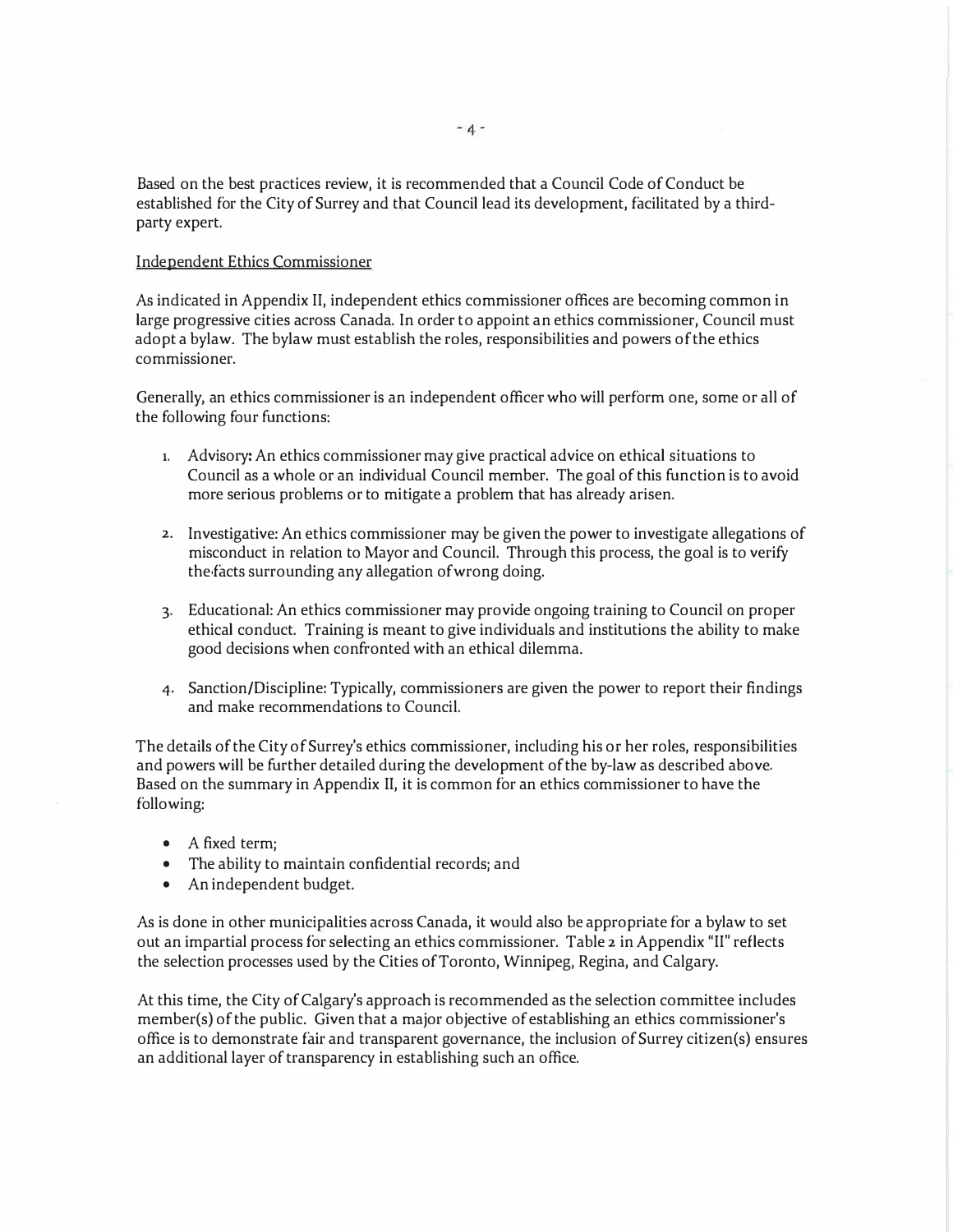### *Estimated Cost*

*The cost of maintaining a municipal ethics commissioner's office varies based on the size of the city, the size of the municipal organization, the scope of the commissioner's mandate, and the number of complaints received. Table* 2 *in Appendix "II" provides comparisons of cost between four Canadian cities (Toronto, Winnipeg, Regina, Calgary).* 

*Given the size of Surrey's population and the number of City staff, it is suggested that a Surrey ethics commissioner be compensated by retainer as is done in most Canadian municipalities.* 

*While it is difficult to ascertain Surrey's annual cost at this time, it is roughly estimated that the cost may be upwards of* \$200,000 *per year. This cost will be brought forward into the base* <sup>2020</sup> *budget, should the recommendations of this report be approved by Council.* 

#### *Next Steps - Ethics Commissioner's Office*

*Based on the above, from a sequencing perspective, the following approach is suggested:* 

1. *Staff to facilitate the selection of an independent expert that will assist Council in the development of a Council Code of Conduct, as well as coordinate all anticipated workshops and prepare a final draft for Council's endorsement;* 

#### *Followed by:*

- 2. *The bylaw required for the selection of an independent Surrey Ethics Commissioner be presented to Council for approval that includes:* 
	- *a. a fixed term; and*
	- *b. the establishment of a panel, for the selection of an Independent Ethics Commissioner, comprised of:* 
		- *i. Council members;*
		- *ii. Legal counsel;*
		- *iii. Recruitment firm; and*
		- *iv. Member(s) of the public.*

#### **Strengthening the City of Surrey's Lobbyist Registry**

*On February* **11,** *2019, Council also adopted a second motion that directed staff to explore an enhanced Lobbyist Registry that is more expansive and includes senior staff.* 

*The City's current Lobbyist Registry Policy was adopted by Council in 2008. The City's existing Lobbyist Registry is voluntary and limited to the City's development application process. The purpose of the Lobbyist Registry Policy is to foster transparency in the lobbying of City staff and Council through public disclosure. The list of existing registered lobbyists who have agreed to participate in the City's Lobbyist Registry program is available to the public. While the voluntary Lobbyist Registry does increase transparency, it is difficult to assess its efficacy in curtailing unethical conduct.*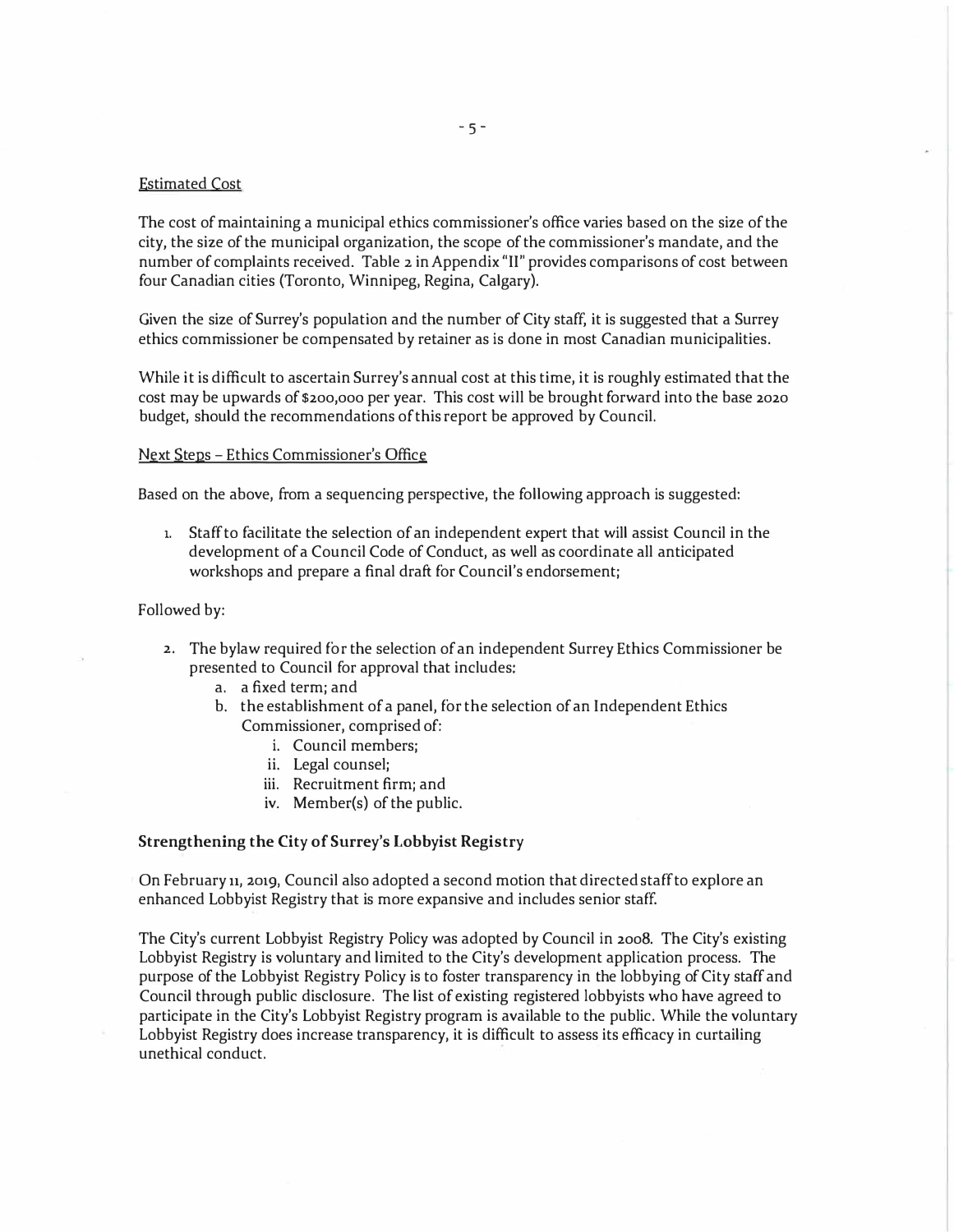A best practice approach to a municipal Lobbyist Registry is one that promotes and enhances the integrity of a City's decision making by displaying lobbying activities to the public and regulating lobbyists' conduct. It includes the following functions and activities:

- **1.** A Lobbyist Registry Bylaw that regulates Lobbyist activities based on the following principles:
	- a. The City government's duty to make decisions in the public interest should not be improperly influenced by paid lobbyists;
	- b. Open and unfettered access to City government is a vital aspect of local democracy;
	- c. Lobbying Councillors and staffis a legitimate activity;
	- d. Public office holders and the public should be able to know who is attempting to influence City government;
	- e. Public disclosure oflobbying activity and standards of conduct for lobbyists are important to the integrity of City government decision making; and
	- f. A system for the registration of lobbying activity and the regulation of the conduct oflobbyists should not impede access to the City government.
- 2. A Lobbyist Code of Conduct that requires Lobbyists to be open, honest, ethical and professional while dealing with public office holders and staff; and
- 3. Maintain an online registry oflobbyists and lobbying activities that may be searched by anyone at any time.

In British Columbia, there is no express authority in the *Community Charter* or the *Local Government Act* for the City to require businesses to register their lobbying activities. If Council wishes to make it mandatory for any lobbyist to identify themselves in the Lobbyist Registry, Council must rely on its general bylaw making powers for the authority to create this program. In this regard, under Section 8 of the *Community Charter,* Council may by bylaw regulate in relation to business, which includes lobbying. Accordingly, staff recommends that Council authorize staff to bring forward a by-law that makes registration with the City's Lobbyist Registry mandatory for more types oflobbying. The exact exercise of these powers will be carefully considered in the preparation of the bylaw to ensure it is consistent with the requirements of the *Community Charter.* 

#### Next Steps - Lobbyist Registry

To ensure that an expanded Lobbyist Registry resonates with the public and achieves effective compliance, it is recommended that the City engage with key stakeholders, including Council, staff, lobbyists and members of the public to obtain helpful feedback on improving the system, including the development ofa Lobbyist Registry bylaw and a Lobbyist Code of Conduct.

Such an expansion of the policy would require clarifying the definition oflobbying, developing guidelines, training staff and Council, and communicating pertinent information to the public.

There are also cost implications associated with an expanded Lobbyist Registry associated with its administration and the regulation of its associated policies.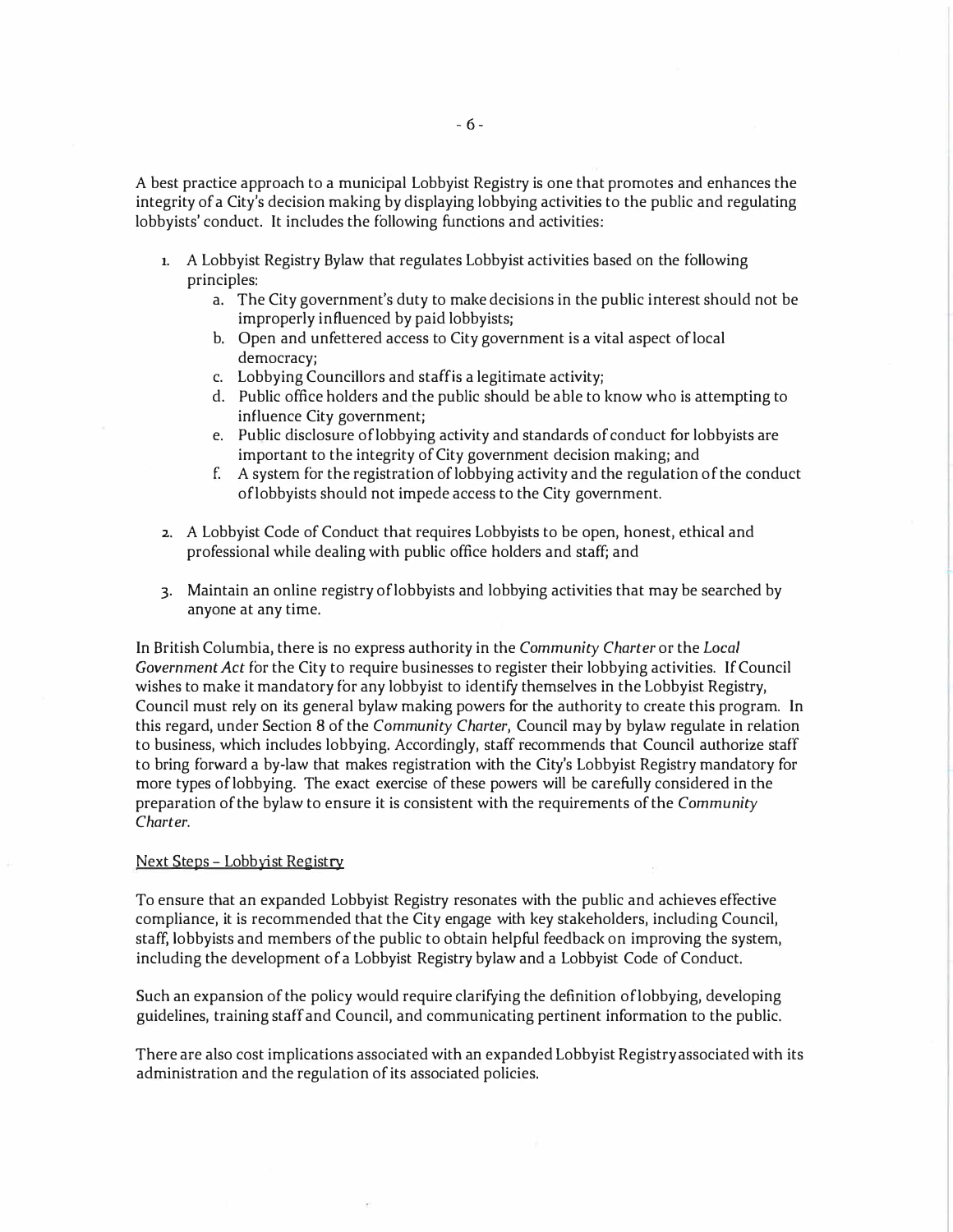Staff will develop a plan for Council's consideration that carefully sets out the requirements of an expanded Lobbyist Registry with estimated cost to administer and regulate the program as well as a timeline for implementation that coincides with the introduction of an Ethics Commissioner bylaw as outlined in this report.

#### **Funding**

Any financial impacts within the 2019 fiscal year pertaining to the initiatives outlined in this report will be absorbed by the Corporate Services Department through operational savings. As part of the 2020 budgeting process, staff will put forward recommendations for permanent funding on a go forward basis.

#### **CONCLUSION**

There is a growing interest in municipal ethics regimes across Canada. This report provides background information on the existing ethical framework at the City and is intended to inform Council and identify best practices for establishing a Code of Conduct, a Surrey Ethics Commissioner's Office and an enhanced Lobbyist Registry. If approved by Council, Surrey would be the first municipality in British Columbia to create an independent ethics commissioner's office.  $\blacksquare$ 

.. *)*   $\mathscr{A}$   $\mathscr{C}$  $\mathscr{M}/\mathscr{M}$ 

Rob Costanzo General Manager, Corporate Services

Appendix "I": Existing City of Surrey Policies and Provincial and Federal Legislation Related to Fair and Transparent Governance

Appendix "II": Comparison of Major Canadian Cities that have established an Independent Ethics Commissioner Office

#### AE:RAC/jhs

**h;\clcrks\gm conAdcntial\corpocate reports • final\06-10 .2019\crcation ofan ethics uffice.docx JS 6/5/19 9,55 AM** 

**\* Appendices Available Upon Request**